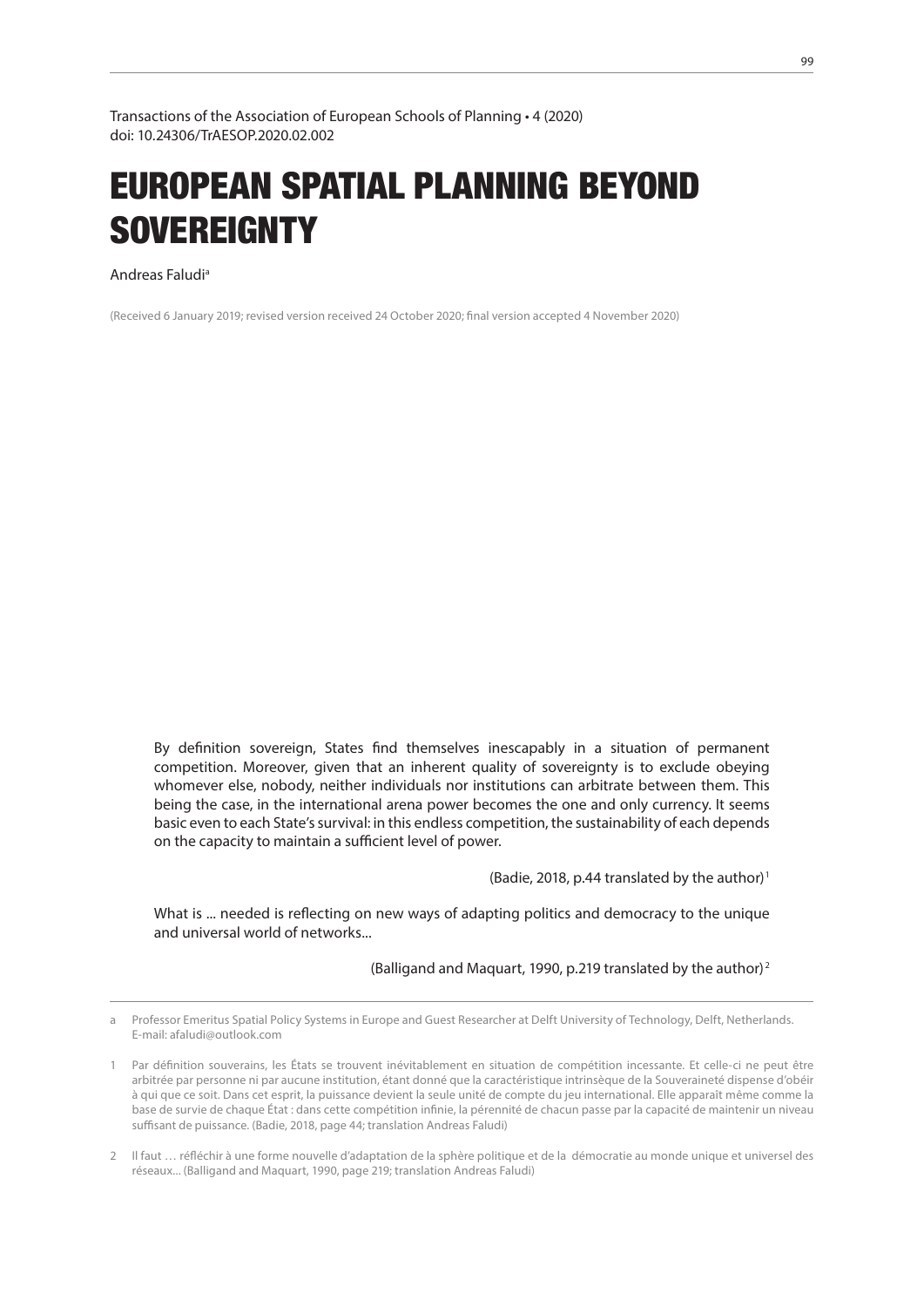## 1. Introduction

The above quotes relate to the ambivalence of its members towards the European Union construct. Wishing to remain sovereign, they simultaneously acknowledge that they have to adapt to a new world. So, they conclude treaties which give the Union specific powers. Unable to unilaterally give itself powers, or 'competences' in EU jargon, their Union is therefore 'intergovernmental'. If it were able to assume powers on its own, it would be like a federal state. As such, the Union could exercise some degree of 'territoriality', or control over its borders. As it is, it cannot.

Below I discuss sovereignty and territoriality; concepts that are being invoked in the context of European integration, and in particular in European spatial planning. Against this backdrop, the making of the European Spatial Development Perspective (ESDP) is then briefly discussed. Thereafter, I expand on the expectations of it, including my own. This leads to a discussion of how we might look at the EU as neither a federal or super state, nor as an intergovernmental construct, but rather as a 'neo-mediaeval' configuration and what the implications of this are for European space and planning. Let me give away this much: they are counterintuitive in that I suggest that we could – and perhaps should – think of EU member states as islands forming part of an archipelago in a sea of mutual relations. But first a few preliminary remarks concerning the present EU are in order.

It is not always appreciated what competences as defined in the EU treaties are. Importantly, they do not create obligations for the EU to act. Whether they lead to any action is subject to (1) the European Commission under its exclusive right of initiative making a relevant proposal and (2) the same proposal being approved by the Council of the European Union - popularly called the 'Council of Ministers' – which represents EU member states. In addition – but this is not the point here – the European Parliament under what is called co-decision making needs to accept it. Exceptions are the – few – exclusive competences of the EU administered by the Commission on its own which mainly concern customs and competition policies. So, on the whole, being the masters of the EU treaties, member states not only decide which competences they give away, but also check the way in which the Commission invokes them.

Accordingly, supranational the Union is not, but its right of initiative gives the Commission discretion as to which of the Union's competences it triggers, when, and in what form. The more federalist spirit and a favourably inclined general public of days gone by meant more acceptance of this, and a more formidable role for the Commission in the past than is now the case when the attractiveness of a federal perspective has all but diminished. This is a matter of 'high politics'. Against this backdrop, this paper deals instead with the 'low politics' of European spatial planning.

Pursuing relevant initiatives taken in 1989 – co-incidentally the bicentenary of the French Revolution defining the meaning of the French nation and the occasion for publishing the book from which at least one quote above has been drawn (Balligand and Maquart, 1990) – conceivably against their better judgement as planners, and being national officials, the makers of the ESDP (European Communities, 1999) defended the positions of the member states they represented. If the Union had been a federation, this might have been different. But the cold truth – see above – is that it is not.

When planners first met to consider the matter, Jacques Delors was President of the European Commission, and the Single Market was taking shape. Above all else the latter was about removing barriers to trade, so as to enhance competition. To enable them to hold their own on a future 'level playing field', and as a *quid pro quo* for the advantages accruing to core member states, the then European Community undertook to support 'least favoured regions'. The measures envisioned, including the development of infrastructure, were sure to have an impact upon spatial development. The challenge of planning the EU territory overall seemed obvious.

But not all planners in Europe were attuned to planning on a national, let alone a transnational scale. Planners were following European developments only where there was some form or other of national planning. Even then, colleagues from other national ministries – spending departments, or sectors in planning jargon – were more directly involved, and they were not always planners' friends. As the only one of the original twelve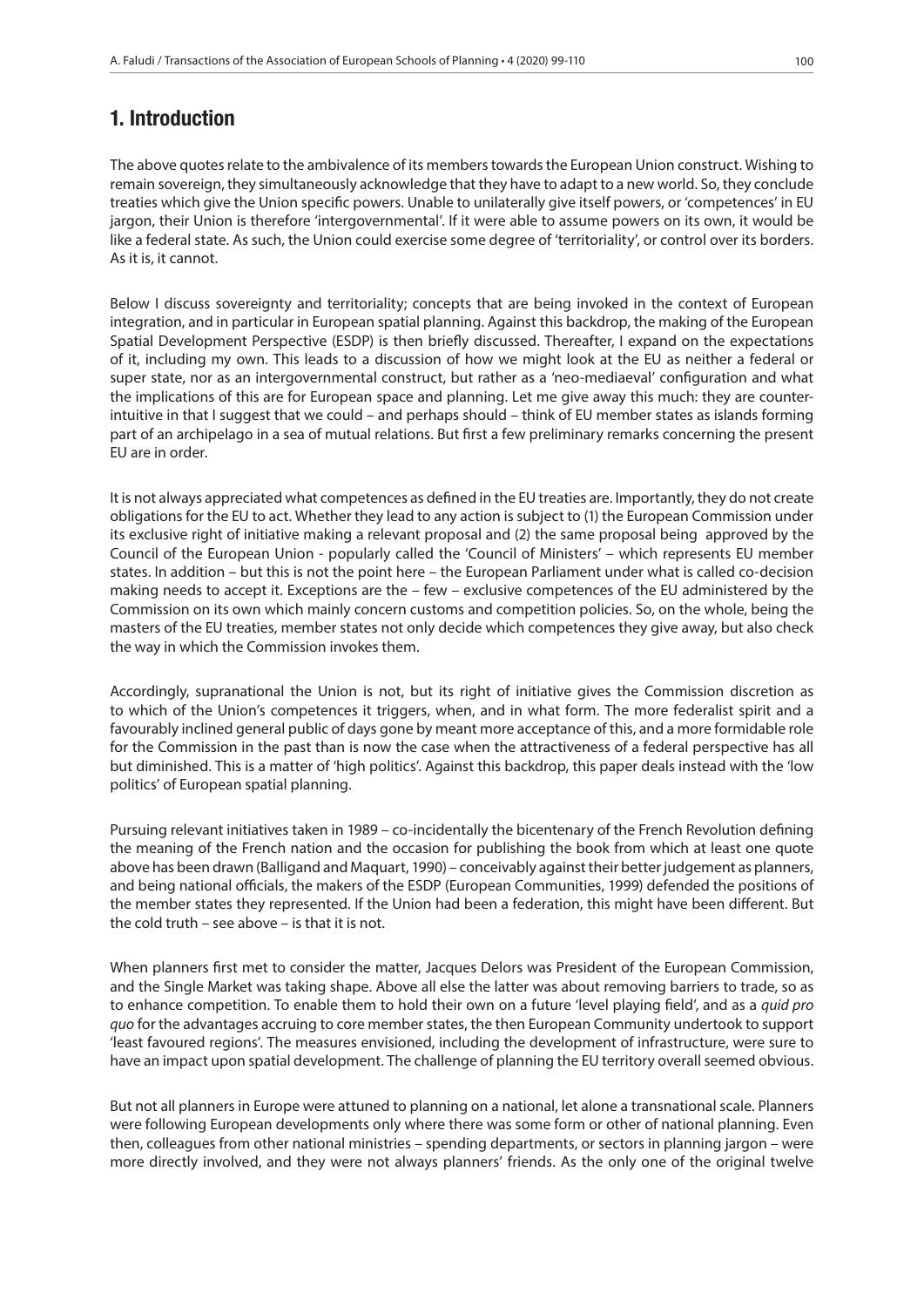member states involved, *aménagement du territoire* as practiced in France could aspire to do what planning should aim for: coordinating policies, in this case national, as they related to space. The above immediately shows that what this paper describes as spatial planning is in fact an umbrella term which covers various forms of planning under different flags and carrying different weights in individual national, as well as European, contexts.

In the mid-1980s when European regional policy – the label at the time for what now goes under the title of Cohesion Policy – appeared on the horizon in its reinvigorated form (it had existed in a much more rudimentary form since 1975), national ministries of various stripes were watchful; especially as it meant giving up national treasure which these ministries could otherwise have used at their pleasure. In contrast, the common funds were earmarked for specific uses and subject to conditions which, in the event of their obtaining them, national ministries had to observe (such as the requirement of involving regional authorities and other stakeholders). Giving up wealth, as much as the right to develop their territories as they pleased would be odd, were it not that the policy served a common purpose. This common purpose was rebalancing, as deemed necessary for its functioning, the Community's territory as a whole.

It followed, that net-contributors received less, whereas net-recipients received more than they had contributed to the common funds. Neither kept full control whether over the budget, or over spatial development because all had to observe agreed criteria and follow the same rules. All this made EU regional policy a contested field; net-contributors seeking to reduce their contributions and tightening conditions put on the funding that they had to concede, and net recipients seeking to increase funding and have the same conditions relaxed. Needless to say, this created – and creates – friction, with a Commission operating the whole system with inventiveness and drive. Under the surface, the fundamental issues lurk of: what European integration means, and who should take the lead - the Commission representing the Union, or the member states. With this as a backdrop the paper now discusses the twin notions of sovereignty and territoriality.

### 2. Sovereignty and Territoriality

A Commission being in charge of 'spatial planning' would be at the expense of member states controlling their territories. Controlling its own territory is a defining characteristic of any state being sovereign:

The foundational principle … is the submission of all that space contains – beasts, goods, lands and waters – to one single authority exclusive of all others, and this even where it sometimes delegates part of its powers. The territory is defined as the space concerned, with the whole territorial mosaic which it contains, the elements of territorial networks with it contains included. And, since sovereignty is exclusive and indivisible, this territory is strictly delimited in space, enclosed by a frontier which separates it from the exterior not subject to its rule. (Balligand and Maquart, 1990, p.31 translation by the author) $3$ 

Sovereignty is what kings used to exercise before the people took over. It follows that the territory concerned is a legal/political construct unlike space in all its complexity as discussed in the geography literature. Now, as soon as the people had wrestled power from the kings, the meaning of territory changed: it no longer stood for the property of the sovereign but became the property of the people. Hitherto, beyond being the often motley collection of subjects of their sovereign, their identity had been unimportant. However, as soon as the people came to be thought of as 'a nation' with an identity of its own:

The spiritual identity of the nation rather than the divine body of the king now posed the territory and population as an ideal abstraction. Or rather, the physical territory and population were conceived as the extension of the transcendent essence of the nation. The modern concept

<sup>31</sup> Le principe fondateur … est la soumission de tout ce que contient l'espace –bêtes, biens, terres et eaux –, à une seule autorité exclusive de toute autre, même si celle-ci parfois délègue une partie de son pouvoir. Le territoire se définit par l'espace soumis incluant les territoires-mosaïques et les éléments de territoires-réseaux qu'il contient. Et comme la souveraineté est exclusive et sans partage, ce territoire est strictement tranché dans l'espace, enclos par une frontière nette qui le sépare de l'extérieur, non-soumis à ses règles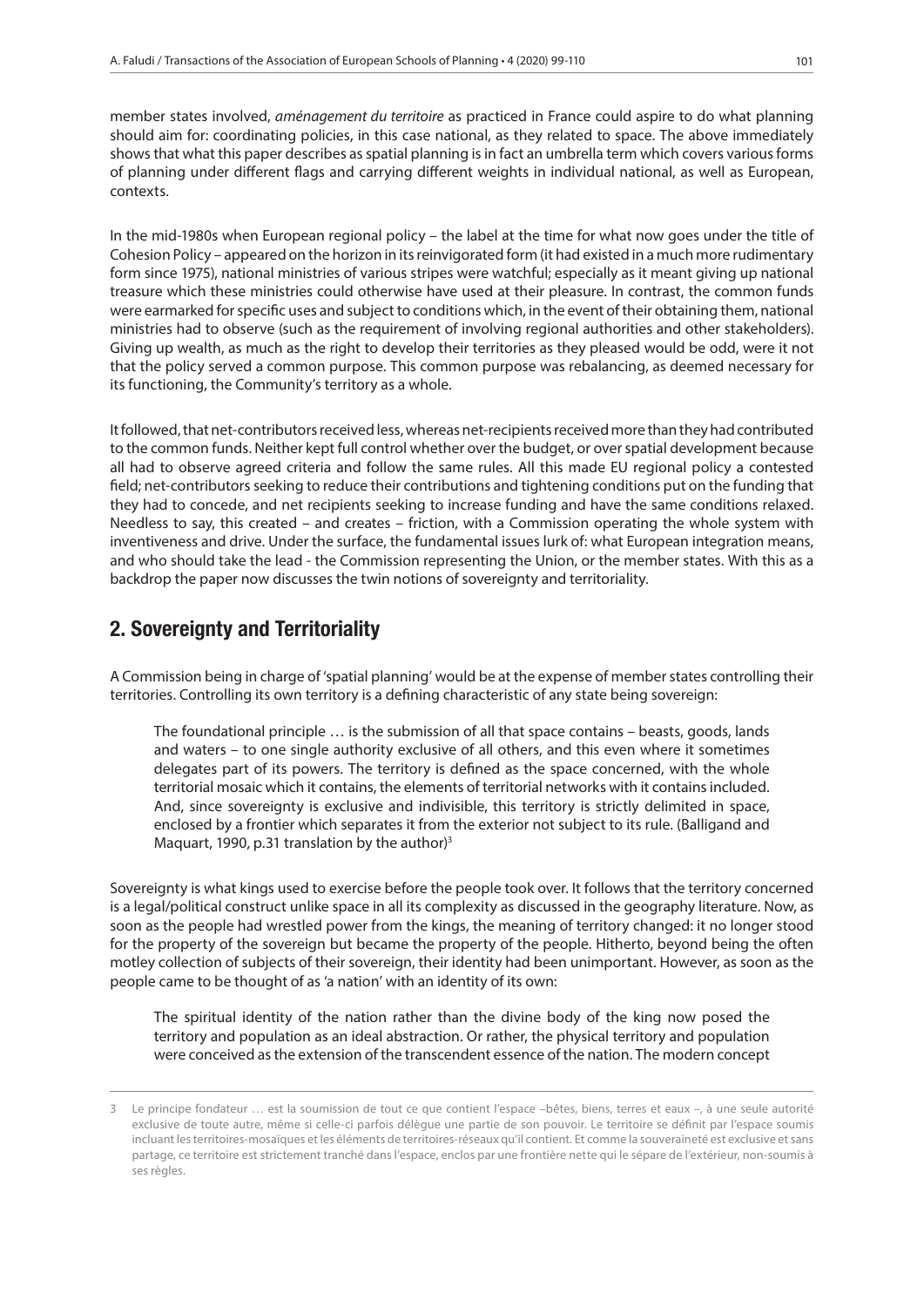of nation thus inherited the patrimonial body of the monarchic state and reinvented it in a new form. … This uneasy structural relationship was stabilized by the national identity: a cultural, integrating identity, founded on a biological continuity of blood relations, a spatial continuity of territory, and linguistic commonality. (Hardt and Negri 2000, p.5)

Before that, the very meaning of 'nation' had been different. It was applied to students with a common origin in the select few university towns, not the subjects of a prince that were called such. The areas of sovereign rule were the, more or less coincidental outcomes of dynastic wars, intermarriages, and succession. The subjects of the prince were not really homogenous. It was their stepping into the shoes of their princes that resulted in the question of their former subjects' identity being posed. The answer to this question eluded French revolutionaries: The people were nowhere be found - *introuvable*, as per the title of a book by Rosanvallon (1998). Rather than strengthening existing identity, one needed to be manufactured. Early-nineteenth century ideologues did this with gusto, leading to a veritable industry of manufacturing nations and their idols (Thiesse, 1999). Before, as emphasised already, the question of the people's identity had not even arisen. Now that the people were taking on the mantle of the sovereign, it was in urgent need of an answer.

One long-term consequence of this, was the absolutisation and sacralisation of borders (Balibar, 2009, p.193). This is one of the reasons why European space is divided into purportedly self-contained territories with the European Union, as such, not deemed to have a territory at all (Gatawis, 2000). This in turn stands in the way of any real, open-ended cooperation in planning. As a consequence, the ESDP, about which more below, could never be more than a bland statement of principles. Without putting sovereignty on the line, member states would concede no more.

Could this be otherwise? David J. Elkins takes us *Beyond Sovereignty* (1995). He foresees 'government à la carte', something I shall take up below. Importantly, he suggests that this 'is already happening, but virtually no one has noticed because the discussion relies on a vocabulary appropriate to the era now ending rather than the one born or created or constructed' (Elkins, 1995, pp.3-4). What makes his work relevant here is that he identifies the exclusivity of a continuous and contiguous territory as a key assumption underlying present thinking. Without this, territories would not need to be congruent, having 'the same boundaries even though they deal with different matters' (1995, p.14).

So much about sovereignty. Now what of its twin territoriality which, paraphrasing the classic definition by Robert Sack (1986) stands for controlling whatever enters and leaves a territory? It is because territoriality is a fundamental principle of legal and constitutional thinking, that we are disturbed when our states have to give something away or, heaven forbid, something penetrates their borders: their integrity, and with it our integrity as 'the people' is on the block. Of course, the state can accept interventions in much the same way as we do, when needed, with our own bodies. But such acceptance needs to be voluntary; which is the assumption which underpins the intergovernmental Union. Only when an activist Commission stretches its meaning, as if it were heading towards becoming a federation, do we balk against such ideas. True, a federal Europe may not be the answer, but the evolving dynamic situations which we face may require it/us to do more than invoking such classic alternatives. This paper shows how the issues described above played themselves out in such meagre attempts to arrive at a form of European spatial planning as have been made.

#### 3. The ESDP Process

I have spent much effort on theorising planning. Based on this my empirical research was, initially, on Dutch planning. To plan a densely populated Netherlands is no walkover, but with colleagues we found that the Dutch at least had a planning doctrine. With this doctrine as a guide, and the dynamism of Dutch development notwithstanding, Dutch planners succeeded, in the 20<sup>th</sup> century, in keeping their country more or less in shape (Faludi and Van der Valk, 1994). At least that was so until later governments decided to scrap national spatial planning, but that is a different story.

Some Dutch planners, with me following in their wake, cast their eyes on Europe. Expecting a European planning doctrine on the lines of the Dutch equivalent I soon saw was 'a bridge too far' (Faludi, 1996). Instead I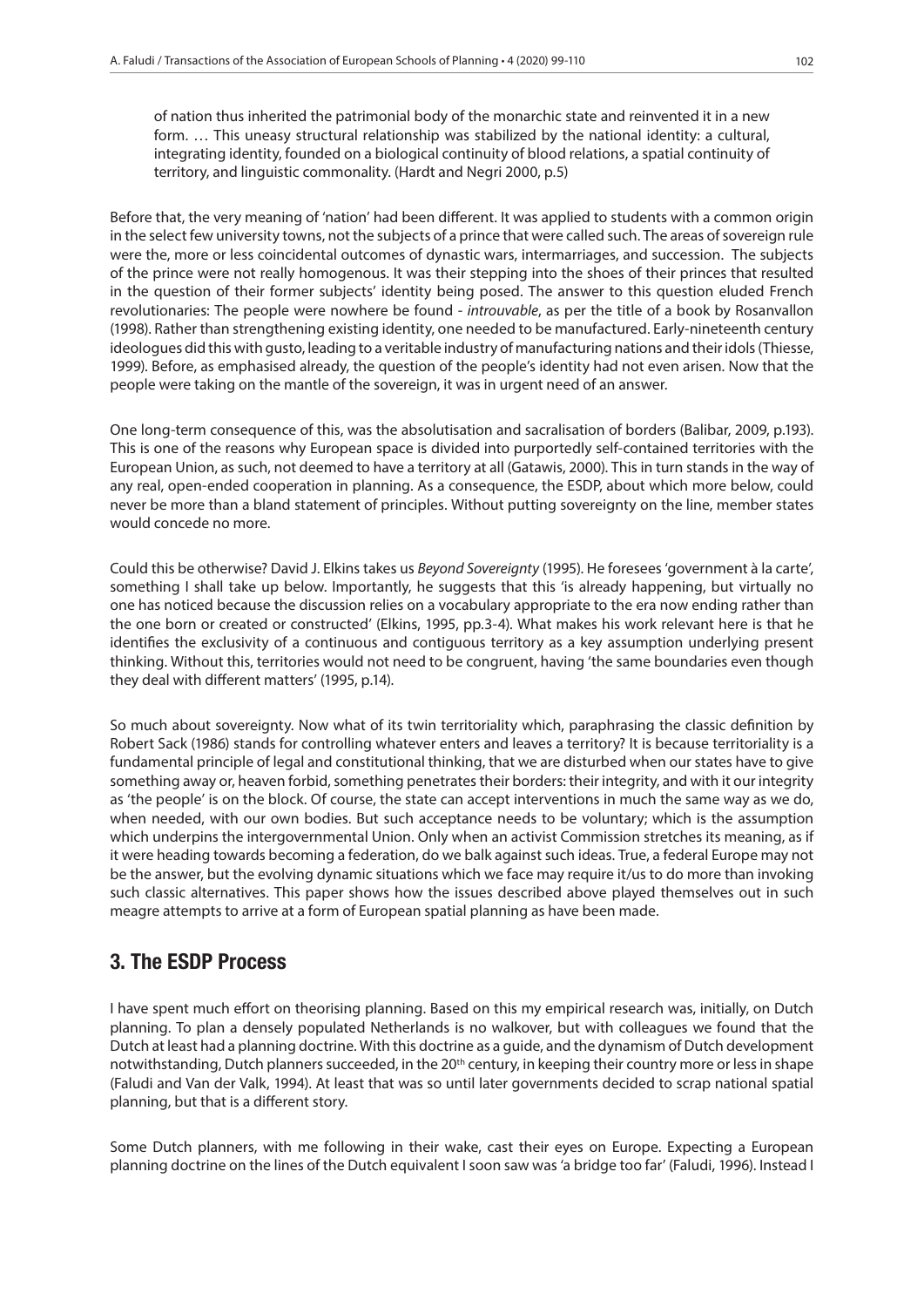did what I had done before upon arriving in The Netherlands: I looked at what European planners working on what would become the ESDP did and why.

True, I may have all-too-easily accepted the ideal of a United States of Europe. If I may plead mitigating circumstance; so did Dick Williams (1996) to whom we all owe a debt of gratitude for having raised academic interest in European planning. But reading literature on the European project soon taught me otherwise. That literature advanced supranational and intergovernmental models for Europe alluded to above, sometimes concluding that the EU was rather a unique – *sui generis* – construct. Reality gives much credence to the last view, but public opinion perceives a seminal struggle between a non-elected Brussels bent on supranationalism and individuals' own democratic governments defending their turfs.

It was essential to also pay attention to the positions of individual member states. With the Dutch in the lead, some planners had already been eying Europe, but the then European Economic Community had turned a cold shoulder (Zonneveld, 2018). A reinvigorated European Community entered the scene when, under Jacques Delors as President of the European Commission, the Single European Act gave it powers to widen the scope of its extant rudimentary regional policies. In addition, the Single European Act defined economic and social cohesion as common objectives, with relevant competences attached, which is how the European Regional Development Fund (ERDF) was expanded in scale and also how a Social Fund and a Cohesion Fund were created. These, and other new policies really implied that the areas covered by its members needed to be looked at holistically.

A team at the Commission services considered such matters. Its head was Jean-Charles Leygues, a French Commission official who, as a one-time member, and eventually deputy director of the political cabinet of Jacques Delors had helped formulating what is now known as EU Cohesion Policy in the first instance (Ross, 1995). A select few French and Dutch planners perceived an opportunity to participate in formulating a joint framework. In various capacities, they started working for, and in, the Commission services. But there was no clear sense of the potential future shape of European planning.

Those who had much clearer ideas were member state ministries of finance and/or economic affairs: within guidelines still to be decided, the new funds were to be administered by line ministries like them. Known as 'sector ministries' in planning jargon, these ministries tended – and tend – to side-line planners. As a result, and even more so than before thanks to enhanced funding, these line ministries were about to shape spatial development, but without looking at the broader picture. Providing this broader picture was of course what planners thought they, above all, could and should do.

Line, or sector ministries were already strongly present in Brussels. But there was no formation of ministers responsible for regional policy, let alone spatial planning. Instead, the first meeting of planning ministers - held under the 1989 French Presidency at Nantes - was purely informal and, as a result, was hardly on the radar of European policy makers. Neither planning ministers themselves, nor their advisers were, as the saying goes, 'in the loop' either. The real exceptions to this were the French and Dutch experts mentioned. At the time of the meeting, one of them from France had already been called to work at the Commission. His Dutch colleague with previous experience as a 'national detached expert' at the Commission soon joined him there.

Prompted by Jacques Delors addressing them in person at Nantes, the ministers present agreed to continue their meetings. Soon, a Committee of officials from member states, the 'Committee on Spatial Development' (CSD) gave body and permanence to the effort. But why spatial development? Planning was anathema to the UK's then Conservative government. As a consequence, UK representation insisted on spatial development rather than planning. Others, too, saw advantage in this. It seemed to suggest a broader scope than just regulating, as in classic spatial planning, the use of land. With the European Regional Development Fund (ERDF) offering the prospect of actively promoting projects, spatial development seemed the better term.

Jean-Charles Leygues thought the new CSD should become part of what is called Comitology, the label given to the great variety of expert groups which advise the Commission on shaping and administering its policies. Ignoring the difference between spatial development and classic spatial planning, Germany put its foot down: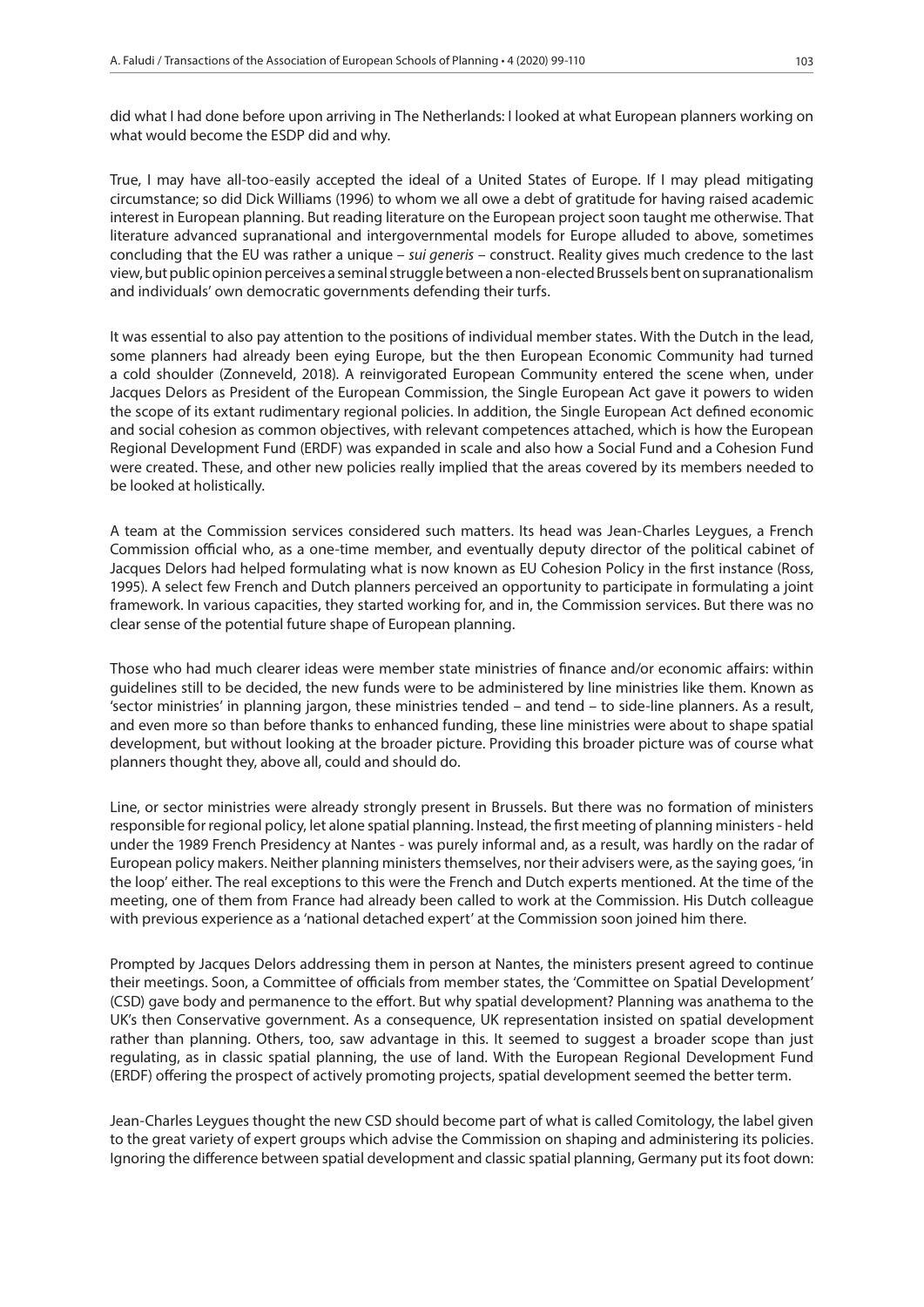European treaties did not mention spatial planning, the planners representing it said. This had everything to do with German planning – but not only it – essentially being about allocating land to preferred uses. This is a function of local government subject to the guidance and control of the federal states, or *Länder*. So, Germany has as many planning systems as there are *Länder* - currently sixteen. Within broad parameters, they are free to do as they wish. Truly European planning would have challenged this arrangement, making it anathema to the Germans. Because the European Treaties nowhere mentioned spatial planning, the German argument was that there was no so-called competence for it, and this was their defence against the European Community (or from November 1<sup>st</sup>, 1993 the European Union) interfering.

With this argument accepted by other member states, the Germans became active proponents of European spatial planning in an intergovernmental, rather than in a 'communitarian' form. This implied that member states themselves, rather than the European Commission would be in the driving seat.

The evolving practice became that, at the discretion of their government, a minister from the country holding the rotating Presidency invited the rest to their home country to pursue an evolving agenda, with the CSD preparing the meetings. In 1993 at Liège in the Walloon Region of Belgium the ministers agreed to create the ESDP. The Commission was reduced to giving assistance, but never forgot that it itself should be in charge.

The treaties did not foresee a spatial planning competence, but the business at hand was spatial development. Here, EU policies had much impact: more balanced development throughout the common territory was even the express purpose of EU regional policy. There were also Trans-European Networks and environmental policies, whilst the Single Market – pursuing, albeit indirectly, the proverbial level playing field - was also about spatial development. All versions of the ESDP pointed to the influence of EU policies. The idea – maybe a pipedream – was that once agreed between them, the member states' ESDP might frame all relevant EU policies. This was somewhat like the practice of the German *Länder*. Individually and collectively, they would help to shape the policies of the federal government. In fact, at the occasion of the first revision of the Treaty of Maastricht, Germany proposed precisely that: an ESDP formulated under the auspices of the Council of Ministers should become a mandatory framework for relevant EU policies. Nothing came of this. Giving the Council of Ministers what amounted to a right of initiative would have broken the Commission's treasured monopoly in the matter.

Using its own resources, the Commission issued contracts for area studies and for a comparative studies of the planning systems of the member states of the Community. Maybe it hoped that in the end member states would concede to its usual role of initiating and managing European policy. After all, many of its policies already had much impact on spatial development. Halfway through the process, at a ministerial meeting in Madrid in 1995, the Commission services let the Commissioner for Regional Policy say precisely this: the EU pursued a range of policies relevant to spatial development, so why should the Union not have a strategy for guiding them to some common end? But the Germans stuck to their mantra that spatial planning was not a competence of the Union. Others divined that, if there were such as strategy, it could mean yet more conditions being attached to their use of Structural Funds. Generally, in the wake of the Treaty of Maastricht there was also unease about member states losing control. So European planning remained a matter of intergovernmental cooperation.

This was not about whether the Union was intergovernmental or supranational. What member states were rather saying was that, whatever its nature, the Union had to stay out of spatial planning. But, if it had nothing to do with the Union, why as soon as EU regional policy began to take shape had member states taken the initiative? Why had this not happened before? Why, indeed, in formulating their 'intergovernmental' ESDP, were they following the rhythm of six-monthly Presidencies of the Council of Ministers? Why did they invite the Commissioner for Regional Policy to the informal meetings of ministers? Why were they accepting support from the Commission?

The answer is that European spatial planning had of course everything to do with the Union. Indeed, that the Union's policies should bend more towards the wishes of member states was the express intention of formulating the ESDP.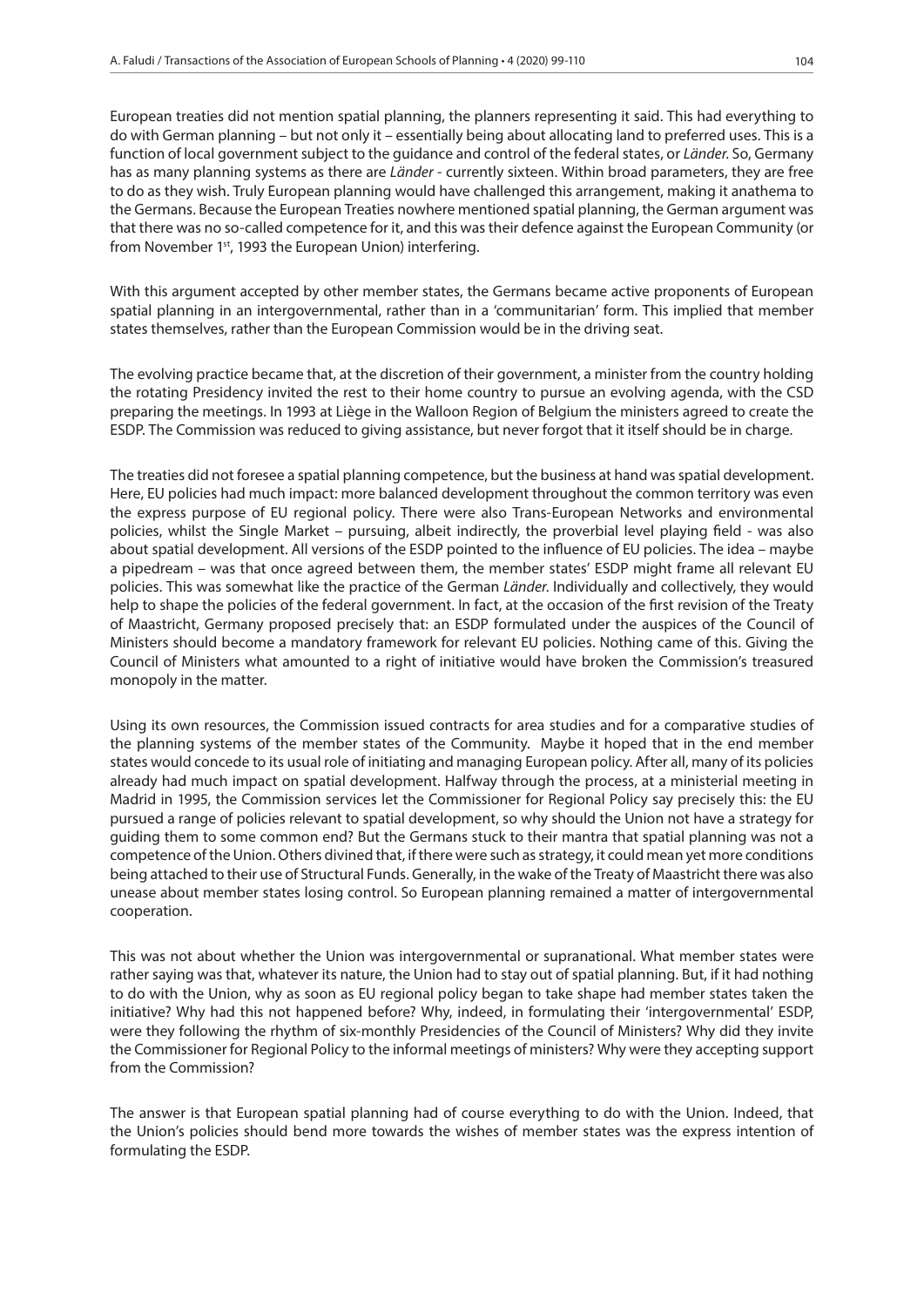In this ambivalent constellation, it took planners from the member states until 1999 to finish the ESDP. The Commissioner at the time, Monika Wulf-Mathies from Germany also subscribed to it. The idea was that it would be the beginning of a rolling process of planning. The expectation was that an experimental European research programme – to be financed by the Commission – would provide the sorely lacking evidence base. In due course this would result in the establishment of the European Spatial Planning Observation Network (ESPON), still going from strength to strength. But there was no direct follow-up to the ESDP.

## 4. Future Expectations

Here I sketch three different takes of the future of the ESDP. One, proven wrong, was of a bright future. Another one, equally wrong, was that the Commission would take over, adopting a comprehensive scheme of reference for its policies. The third – my own, takes a jaundiced view of European integration generally. For reasons to be explained, the scenario – not yet proven wrong – was for 2031.

Concerning the first, bright scenario, this was from a British civil servant, John Zetter. Having represented the UK on the CSD he invoked, in a witty paper given at a seminar of the Lincoln Institute of Land Policy in Cambridge, MA, in 2001, a 21<sup>st</sup> meeting of European ministers responsible for spatial development held - he wrote as if he were reporting after the fact – in October 2010 in Nicosia at the invitation of the Cypriot Presidency.<sup>4</sup> The event, he wrote, had been overshadowed by the visit of President Hilary Clinton to Brussels. In Nicosia, the Lithuanian deputy commissioner for regional affairs had represented the Commission. Like Cyprus, Lithuania was not yet an EU member in 2001, and there are no deputy commissioners. However, the expectation at the time was that with enlargement not all member states would have a commissioner each, so maybe John Zetter expected deputy commissioners to be created as a concession to those who did not have one.

A seasoned participant in the ESDP process, Zetter expected European spatial planning in due course to result in a veritable European Spatial Development Strategy (ESDS), in effect an exercise in strategic planning' (2002, p.180). This may also have been the hope and expectation of the Commission services, about which more below. Reflecting on what had led to this positive turn of events, Zetter reminisced about a tenth anniversary of the ESDP on 11 May, 2009 – then of course still in the future. The meeting he divined had been at Nantes where the ESDP process had started - by that time no less than twenty years earlier:

The decade had been a good one for European spatial planning. (…) Although hope springs eternal in the planner's breast, to continue for another ten years at such a peak was unlikely. Still, vast quantities of the Loire-Aquitaine speciality – veal escalope – were consumed, washed down with copious amounts of the local Muscadet. The 1999 vintage had been a good one and had kept well. (Zetter, 2002, p.91)

Whether John Zetter had in fact tasted the 1999 Muscadet I don't know. For the rest his was a series of educated guesses. They were subsequently proven to be wrong: there has never been a worthy follow-up to the ESDP. Contrary to expectations, there was no more Commission support. Instead, under Wulf-Mathies' successor, Michael Barnier from France, the Commission took the German's insistence on the Union not having a competence for spatial planning as land-use planning as read, and repudiated all ambition for such a role. Instead, it promoted a new treaty objective and a competence for territorial cohesion. This was to be much closer to France's '*aménagement du territoire*' which is more about purposeful intervention, mostly be means of (state) investments into spatial development. Rather than going into the details of why and how (but see Faludi, 2005, 2007) I outline this second scenario, but not before describing briefly how national planners, most of whom had been involved in the making of the ESDP, were trying to find their feet. In the face of Barnier's initiative to launch an EU territorial Cohesion Policy, in 2007 they prepared the Territorial Agenda, followed by an update in 2011 to tag onto the Europe 2020 programme of the European Council (European Commission, 2010). Both versions of the Territorial Agenda were positioning the member states in relation to this new discourse. But both EU territorial Cohesion Policy and the 2007 Territorial Agenda were caught in a quagmire of institutional reform; the Treaty establishing a Constitution for Europe, being aborted amidst mounting

<sup>42</sup> Note that at the time Cyprus was not yet an EU member.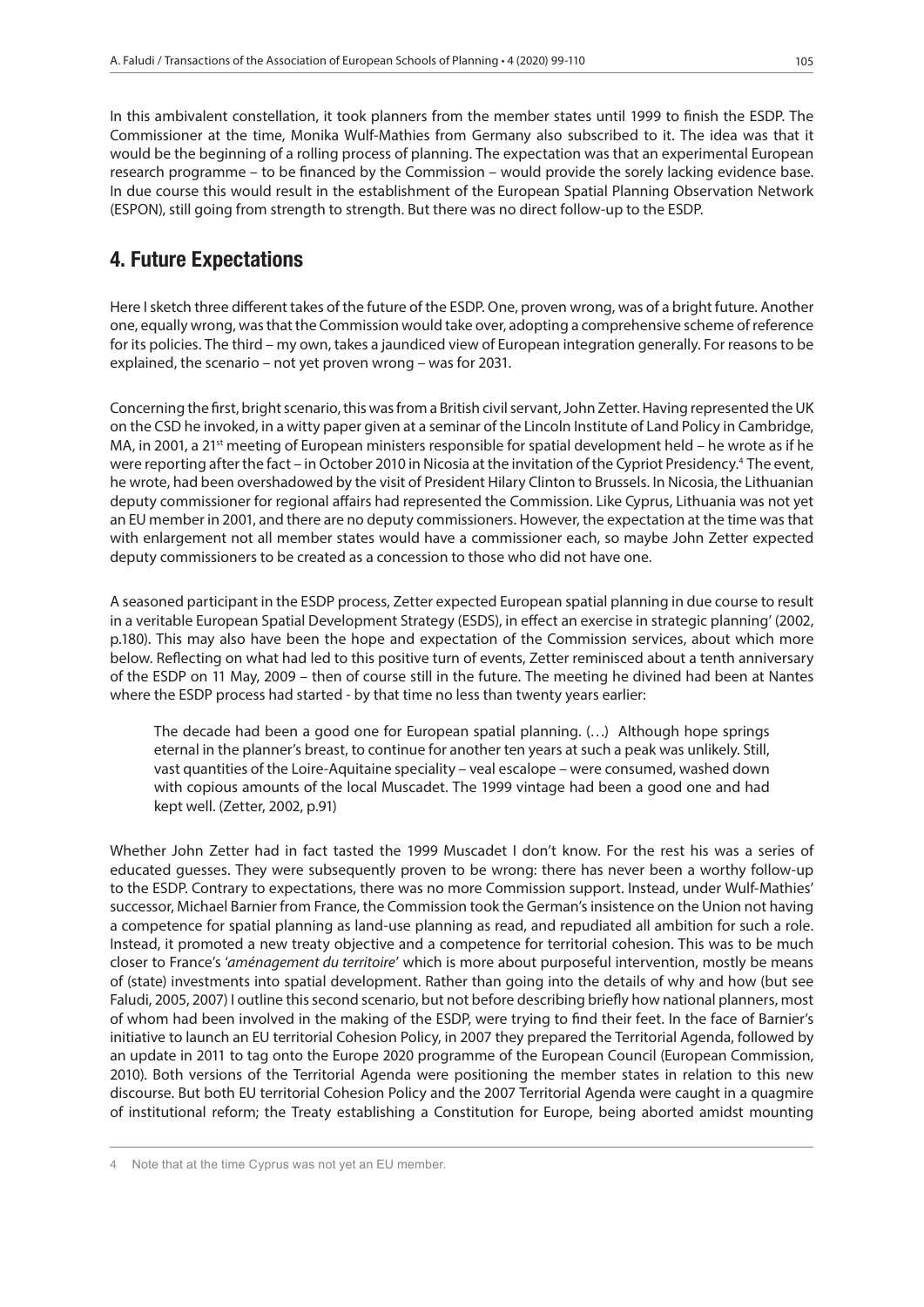distrust in the institutions and the very idea of European integration. Little has been heard of European spatial planning in whichever form since.

Now to the second scenario. Perhaps unbeknown to him, at the time Zetter was writing his paper, Jean-Charles Leygues was working on a very different future for a quite different form of European spatial planning, one that was meant to actively promote, as under *aménagement du territoire*, spatial development, but under the new territorial cohesion flag. This was very early in the 2000s when *European Governance: A White Paper* (European Communities, 2001) was under preparation. No less than 10 working groups provided background material for this, and it was meant to be a guide to the future of the Union drawn up more or less in parallel with preparing the ill-fated Treaty on a Constitution for Europe. In particular, Working Group 4c reported on 'Multi-level governance: linking and networking the various regional and local levels'. By that time, the Deputy-Director General of the Directorate General Regional Policy, Jean-Charles Leygues, chaired Working Group 4c and was also its rapporteur. Had things worked out differently, in other words, had the Constitutional Treaty been accepted and territorial cohesion become an EU competence in 2005 – and had Barnier remained as Commissioner of Regional Policy – these ideas might very well have been turned into practice.

The proposition of Working Group 4c was a 'European scheme of reference for sustainable development and economic, social and territorial cohesion' (European Communities, 2002, p.14), no less, and no more. One can guess that some of this had already been in Leygues' mind when discussions on the ESDP started in 1989. However, nothing has been heard of such a scheme since. Times have been hard, not only on planning, but also on Leygues who soon had to make room for new recruits for top positions from the new member states, in this particular case from Slovakia. The fate of the Constitutional Treaty, with territorial cohesion in it, I need no longer labour.

As to the third scenario; my own, this was formulated in 2010, the year when Zetter had set the Nicosia meeting in his earlier future gazing piece. The paper on which my scenario was based had been presented first at a conference held in 2006. The occasion had been the retirement of Klaus Kunzmann, the eminent pioneer of European spatial planning from Dortmund University. He had challenged me to break with my usual habit of exploring the minutiae of European planning and to look boldly into the future. The date – 2031 – I set for the day of the conference celebrating his retirement, but twenty-five years hence.

Retrospectively, this seems like the breaking point in my thinking about European planning. Having followed the making of the ESDP and the Commission's subsequent answer to member states' reluctance to give it a planning role, I had come to question whether European spatial planning, indeed European integration as such, were in any way self-evident. So, in 2006 I divined that by 2031 the ESDP would be but a distant memory. It had taken the diligent effort, I wrote, of a young Azerbaijani to dig it out from the archives. For this he received an award from the Pan-Eurasian Council for the Economy (PEACE). At its Odessa meeting, he was therefore allowed, I wrote, to give a short speech. In it he warned that the EU's demise in the years before – yes, I was talking about its demise before it had become fashionable to speculate on it (see Zielonka, 2014; Krastev, 2017) – might at least in part have been due to its not heeding the messages of the ESDP. The Azerbaijani impetuously concluded on behalf of the 1,000 Friends of EurAsia of which he was a member that there was an urgent need for the making of a EurAsian Spatial Development Perspective (EASDP). At which point, fortuitously, a failure of the automated translation system provided the opportunity to usher him out of the room (Faludi, 2010, p.202).

The remainder of my 2006 paper was about overlapping networks and fuzzy identities prevailing in 2031, thoughts that had germinated in my mind over the years. They would crystallise in my confronting, in Faludi (2020 [2018]), what I call territorialism.

#### 5. More on Fuzziness

The quote by Elkins at the beginning of this paper discusses sovereignty and territoriality, both of which relate to a state's monopoly on coercive force and the allocation of values. But times change: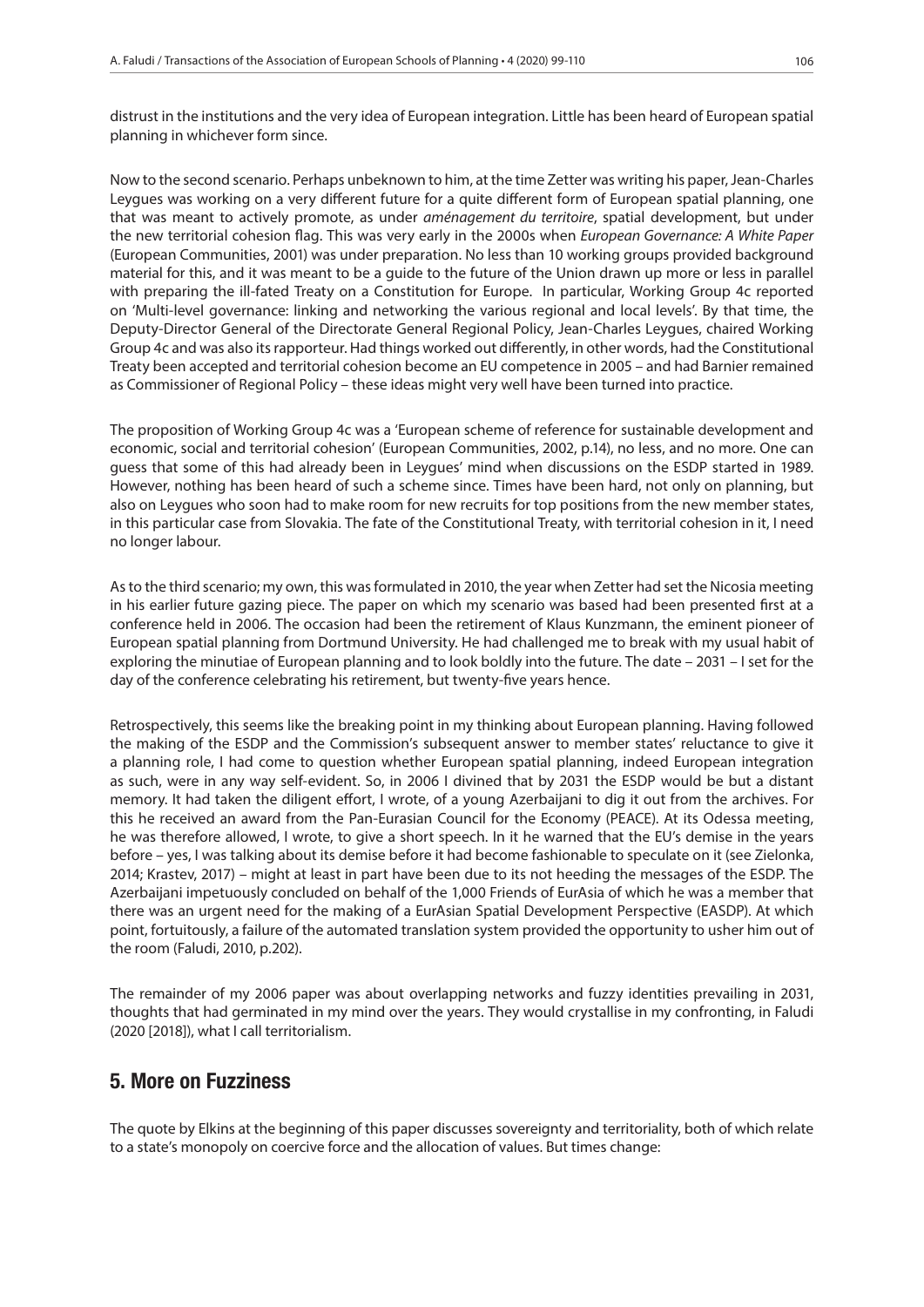Not only have market systems penetrated all countries (…) but international 'globalization' of economic relations has placed many economic functions beyond the control of nations (…) Likewise, political organizations at the local or regional level and at the supra-national level compete with nations for the allegiance of citizens (…)

In short, the territoriality of political, economic, and cultural life has been shattered (…) The particular way in which most aspects of our lives have been bundled or packaged in containers called nation-states have been increasingly challenged and subtly eroded. (Elkins, 1995, p.15)

Elkins concludes that territoriality is 'the centrepiece, the keystone, the first among many changes in this exploration of the past and the future', following this by saying that, to highlight its taken-for-granted nature, he offers 'a vision of another world premised on the relaxation of assumptions about territoriality' (Elkins, 1995, p.17).

#### Elkins also sees a decline of territory, believing:

that we are passing into a new historical epoch in which non-territorial citizenship may seem as 'natural' or 'given' as citizenship in a territorial nation-state did for the past century or more. (…) There is room for many visions, but if one grants that this particular vision *could* come true, then I have accomplished all that I really wanted to demonstrate: we have taken an awful lot for granted, and these tectonic assumptions may have blinded us to the world in which we already live. (Elkins, 1995, p.39)

This is really like Balligand and Maquart (1990, p.25) already quoted for identifying an inherent need for the state to have borders, pointing at the same time to other logics, such as the logic of the merchant. Accordingly, nothing must be in the way of covering the whole world:

[O]ne can always hope to increase the surplus value generated by trade by increasing the quantity and diversity of supply and demand and pursue more and more linkages. Much as the territory of the farmer is small and of necessity constrained and in principle the territory of the sovereign is constrained, hence limited, too, by the concept of borders, that of the logic of trade altogether negates space alongside with borders. Its calling is to expand to cover the whole world: this is what we live through now.<sup>5</sup> (author's translation)

Being themselves directly or indirectly involved in French planning, Balligand as a politician and Maquart as a senior civil servant, they add thoughtfully: 'Is this still the nation-state of which France was one of the most advanced examples? Or is this Europe, or are these yet other forms of political power asking to be invented?<sup>6</sup> (1990, p.29 author's translation).

I came across their work only recently. An earlier, decisive influence on my thinking was Jan Zielonka asking 'Is the EU Doomed?' (Zielonka, 2014). So I turned to writing the book, already mentioned, under the title of *The Poverty of Territorialism: A Neo-Medieval View of Europe and European Planning* (Faludi, 2020 [2018]). In it I launched the idea, more of a metaphor, discussed next.

<sup>53</sup> [O]n peut toujours espérer augmenter la plus-value liée à l'échange en accroissant la quantité et la diversité de l'offre et de la demande, en suscitant toujours davantage de mises en relations. Alors que le territoire du paysan est petit et nécessairement borné, alors que le territoire de souveraineté est fondamentalement déterminé par la notion de frontière, donc borné lui aussi, celui de la logique marchande nie aussi bien l'espace que toute frontière. Il a vocation à s'étendre au monde entier : nous le vivons aujourd'hui. (Jean-Pierre Balligand, Daniel Maquart, 1990, p. 25).

<sup>64</sup> Est-ce encore l'État-nation dont la France fut une des réalisations les plus achevées ? Ou est-ce l'Europe, ou bien encore d'autre formes du pouvoir politique, qui restent à inventer ? (*Ibid.* p. 29).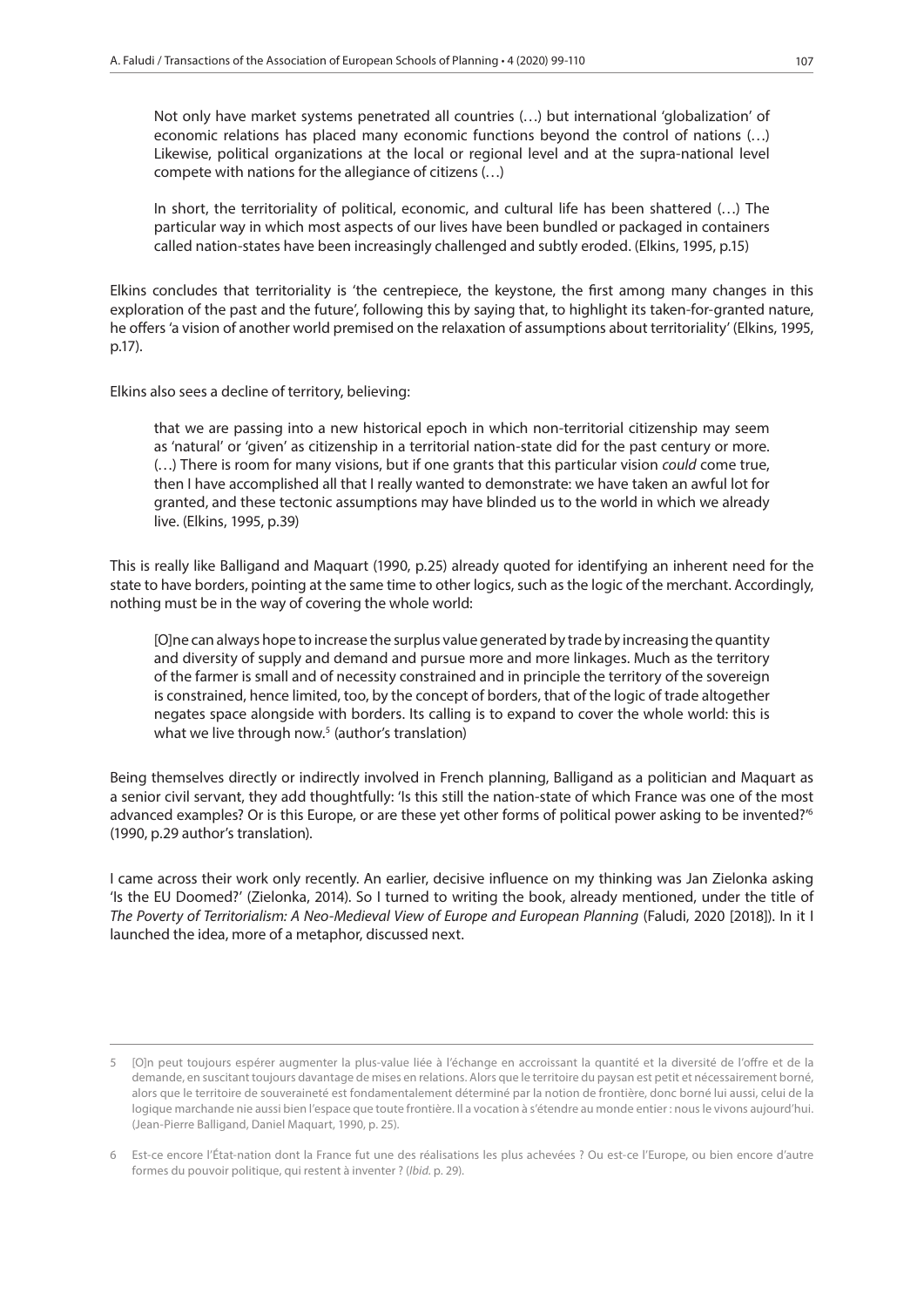#### 6. The European Archipelago

My latest book (Faludi, 2020 [2018]) proposes metaphors for thinking about European space and planning in novel ways. The one I am expanding on here is member states being conceived of as islands forming an archipelago (see also Faludi, 2013, 2019). Relations between them are obviously mediated by the sea between them. Islanders cannot hope to prosper without having their eyes constantly on it and the opportunities and threats which it offers.

But should the whole island group be one polity? The answer depends on what the shape of the archipelago is, the number and diversity of the islands, the distances, physical and mental between them are, whether islanders speak the same or similar languages, have the same or similar outlooks, endowments and relations with the world beyond the outer limits of the archipelago. The question could also be put as follows: should each island, framed by its shores as it is, be a sovereign entity? If so, then, as with states, the relations between islands take second place. Alternatively, should the group be governed as a whole with what under the Law of the Sea is called a baseline around them, in so doing ignoring that each island is different in size, has different endowments and occupies a different position within the archipelago, making the inhabitants have outlooks and concerns more or less distinct from those of others?

On might ask of course whether it is at all appropriate to compare states with islands. Most states abut other states and some of them are landlocked, with no access to the sea. But their being sovereign implies that they are a law to themselves: that they are akin to islands. Individually, their territories are often portrayed on maps as if suspended in space: islands. States may even wish to be seen as islands; as self-sufficient. This is their ideal: being sovereign, self-sufficient, masters of their own fate. Which makes viewing states as islands a suitable metaphor, simply because of what sovereignty means: the exclusion of the outside; as Bertrand Badie in the quote above has shown: in the pursuit of national advantage being able to defy suggestions to compromise.

The analogy is the more appropriate since it highlights the flaws in how we ideally see sovereign states. After all, the last thing islands should do is to cut themselves off from the surrounding sea. Which is why challenging somebody for disregarding his or her position and real interests by saying: 'You are not on an island' misapprehends what islands and islanders really are: they must not isolate themselves. They must rather appreciate the advantage of being surrounded by the sea. After all, it has been maritime states and island nations that have explored and derived much benefit from trade.

Indeed, the core message contained in the metaphor of states as islands forming an archipelago is to appreciate that the sea of relations surrounding them provides opportunities. It is not only the relations with islands and their inhabitants in the same group from which they benefit; with the sea being without bounds, but they also benefit globally. With Balligand and Maquart (1990) we might say, they are in an ideal position to be traders.

Perhaps less obviously, what has been said about islands and the opportunities that the sea offers has more general applications. No doubt the sea offers advantages in terms of access, but likewise the connectedness of our present world, with road, rail and air transport and, not to forget, the ether, hardly bears special emphasis. Unless it chooses to be, no state is in fact landlocked any more, not in any real sense of the word. All have infinitely more access to other states than ever before. Moreover, as with islands finding and maintaining trade routes that suit their own purposes, presently each state must make choices as to which contacts to develop and why. Importantly, as time goes by, relations become institutionalised, taking the form perhaps of governance networks, much like the Hanseatic League of old. To invoke Balligand and Maquart once more, they juxtapose the Hansa to the Jacobine state which, according to them, is a thing of the past. Sovereignty in the sense of controlling one's own territory within fixed borders is no longer the only game in town; governing a network of relations is.

Of course, relations are anything but uniform. Some patterns involve two or more neighbouring islands, others more distant ones, but with complementary endowments. Some relations will be of a permanent nature, and some intermittent, whereas others will be one-offs. The point surely is that whatever provisions they require, individual islands, as with whole groups of them, need to engage in planning in multiple configurations. But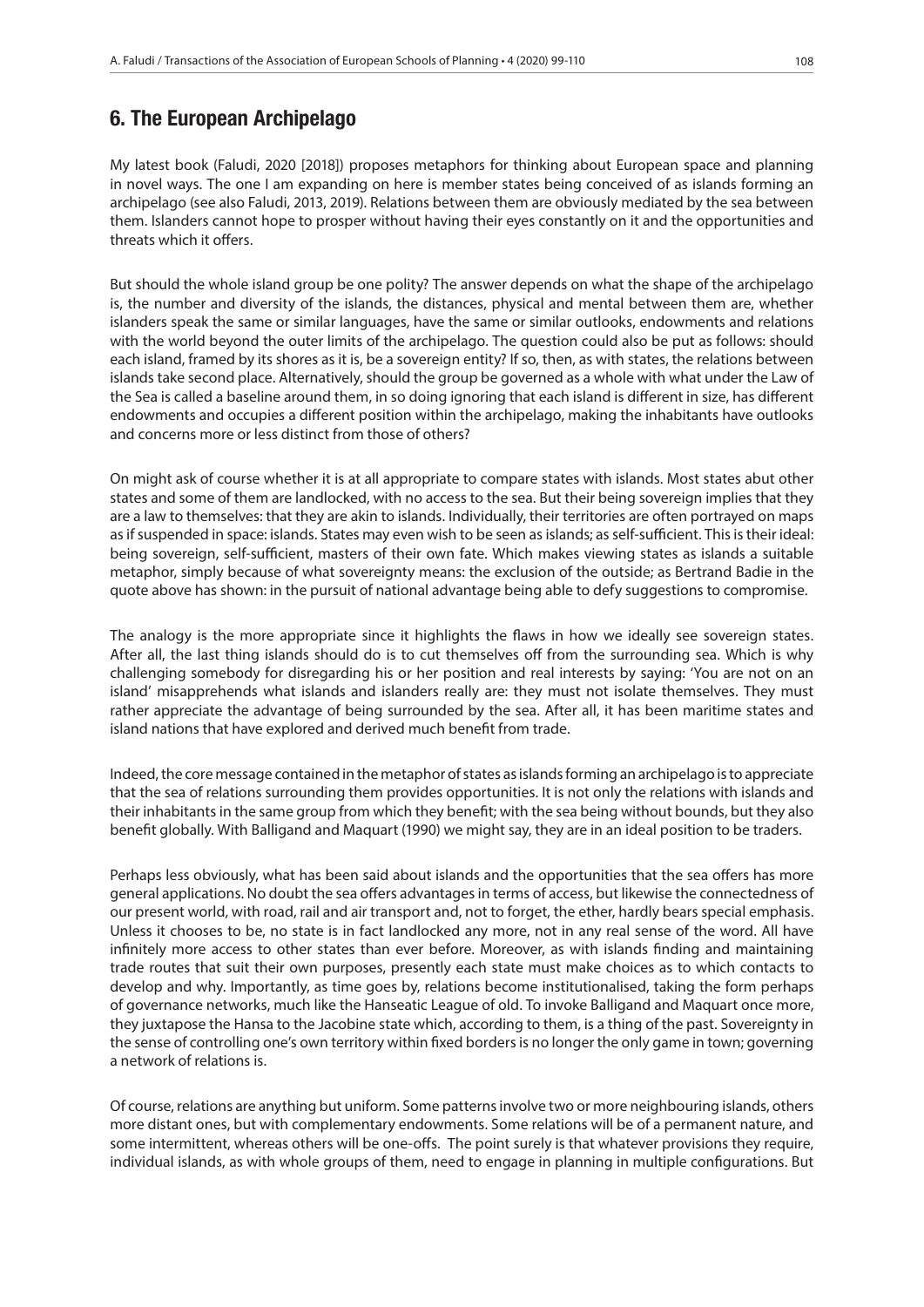there is unlikely to be room – nor indeed a need for – overall planning. It becomes questionable even whether identifying archipelagos as distinct from the world-wide network of relations makes sense. Which of course does not mean that there is no more need for planning, only that we must accept that it will be disjointed.

#### 7. Conclusion

Perhaps naively, with others I dreamt about European spatial planning. As indicated, the Dutch were talking in such terms until the representative of the UK insisted on European spatial development being the flag hoisted. It did not matter. What was meant by 'European' was the real problem.

Of course, it was the planning, or if you want, the spatial development of the European Community, now the European Union that was meant. But what that EU may do is determined by its member states concluding intergovernmental treaties. None mentions spatial planning nor spatial development. If one had, the European Commission could have taken relevant initiatives. This might have led to something like an EU policy in the matter but, as the example of European territorial Cohesion Policy shows, such an outcome is no foregone conclusion. The competence for territorial cohesion has not led to anything like Zetter's European Spatial Development Strategy.

The reason for this lies in the EU's institutional setup. Commonly discussed in terms of whether the EU is supranational or intergovernmental, clearly, supranational – like a federal state – it is not. But member states have given it so many powers and equipped it with such an extensive apparatus that the term 'intergovernmental' no longer fits the bill either. As a result, it is often said that it is *suis generis*: a category to itself. Which really means: difficult to fathom. This indeterminacy of the EU means that it shifts and changes as the winds blow. Presently, the EU experiences head winds. But maybe the offer of another – neo-medieval – view of European integration could help us to relax. Maybe viewing European space, not as a vast administrative-legal territory to be defended from behind its borders, but rather as an archipelago where the sea gives superb access to the islands and to the wider world does the trick. In terms of the European Union being either an intergovernmental or a supranational construct, it should be clear that I give support to neither view. Rather, I give credence to the alternative of it being *sui generis* – unique in a legal-constitutional sense, but as such maybe, just maybe, a harbinger of things to come.

#### **References**

Badie, Bertrand (2018) *Quand le Sud réinvente le monde: Essai sur la puissance de la faiblesse.* La Découverte, Paris. (Ebook)

Balibar, Etienne (2009) Europe as borderland. *Environment and Planning D: Society and Space*, 27, pp.190-215.

Balligand, Jean-Pierre and Daniel Maquart (1990) *La fin du territoire jacobin*. Albin Michel, Paris. (Ebook)

Elkins, David J. (1995) *Beyond Sovereignty: Territory and Political Economy in the Twenty-First Century*. University of Toronto Press, Toronto, Buffalo, London.

European Commission (2010) Europe 2020: A Strategy for Smart, Sustainable and Inclusive Growth. Available at: http:// eur-lex.europa.eu/LexUriServ/LexUriServ.do?uri=COM:2010:2020:FIN:EN:PDF (Last accessed December 7, 2019)

European Communities (1999) European Spatial Development Perspective: Towards a Balanced and Sustainable Development of the Territory of the European Union, Office for Official Publications of the European Communities, Luxembourg.

European Communities (2001) European Governance: A White Paper, Office for Official Publications of the European Communities, Luxembourg.

European Communities (2002) European Governance: Preparatory Work for the White Paper, Office for Official Publications of the European Communities, Luxembourg, 279-325.

Faludi, Andreas (ed.) (2005) Territorial Cohesion: An Unidentified Political Objective? *Town Planning Review*, 76 (1), pp.1- 118.

Faludi, Andreas (1996) European planning doctrine: A bridge too far? *Journal of Planning Education and Research*, 16, pp.41-50.

Faludi, Andreas (ed.) (2007) *Territorial Cohesion and the European Model of Society*. Lincoln Institute of Land Policy, Cambridge, MA.